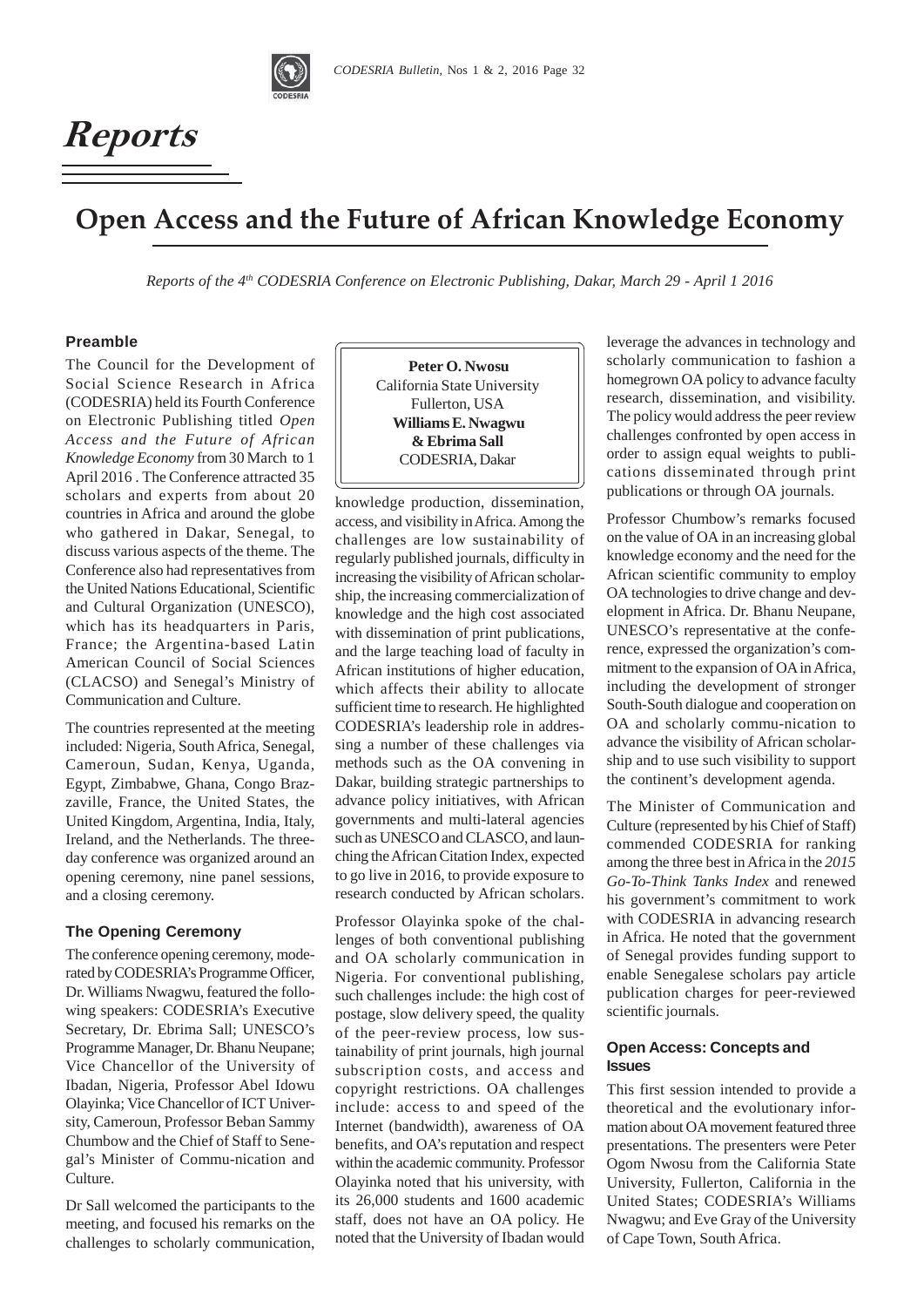In his presentation, Nwosu traced the history of OA through the birth and implementation of an idea rooted in the Budapest Open Access Initiative (BOAI) of December 2001. The goal of OA, according to him, was to remove certain access barriers such as production and subscription costs, restricted access to scholarly journals and pressure on library budgets. The paper traced the development of OA from 1966, dividing OA's history into five major periods: The beginning years of electronic publishing (1966-1989), which included such online repositories as ERIC and BITNET; The pioneering years (1990-1999), which saw major developments in OA such as the African Journals Online (AJOL); The innovation years (2000-2004), which saw increased discourse on OA, formal organizing, coalition building, and development of guidelines such as the Budapest Open Access Initiative, the Bethesda Statement on Open Access Publishing, and the Berlin Declaration on Open Access to Knowledge in the Sciences and Humanities; The conso-lidation years (2005-2009), which saw a growth in OA journals; and The enduring years (2011 present), where scholars in various regions, especially in the Global South, have focused on expanding the frontiers of access to new knowledge through the internet. The latter is the basis for the CODESRIA Open Access Conference.

The paper highlighted a few impediments to creating an enabling environment for OA in Africa: limited awareness about the benefits of OA, ambivalent response of African scholars to OA, and the different policy environment for OA. The paper concludes with a call to action- an African Declaration on Open Access, urging conference participants and CODESRIA, as the foremost pan-African research agency, to set an agenda for 2026 with clear milestones for shaping the discourse on Africa's full and active participation in the definition and the content of the global OA project.

Why do researchers do research? This was the core question in Dr. Nwagwu's paper. Relating this question to OA, he noted that research is done to inform, enlighten, and educate. The paper relates the role of the town crier in traditional society to that of the university teacher (researcher) in the modern era. The town crier, who pasted his reports on notice boards, was rewarded by the community to perform his function, just as the

university teacher is paid to conduct research and write research reports that should be made available to the public. These reports are then published in journals for public consumption. According to him, scholarly publishing started with open access model.

He traced the origin of open access to the beginning of formal science in 1675, noting that the first journals were not commercial goods, but that they were circulated free of charge in the interest of the public good. He also noted that the current conflict between scholars and publishers over the negative impact of pay-walls on scholarly papers, is not new, dating it back to 1922. According to him, UNESCO attempted to address this problem by commissioning a study by Phelps and Herings (1959). The 'Separates Distribution Model' which was recommended by Phelps and Herings involved using radio and television broadcasts, tape recordings, microprint and auxiliary publications to share scientific information. Nwagwu described the present day revolutions in the mana-gement of scholarly publications such as open access and use of social media as a mere resurgence of old consciousness.

Eve Gray's paper discussed how OA could be deployed to make African research available to Africans and other users, despite attempts by huge external commercial publishing groups to monetize the research. The paper posits that OA should be key in the African struggle to decolonize research because it represents a change in the medium of scholarly communication. However, she also noted that several forces appear to be threatening this change: the increasing use and presence of academic publishers in the African academic community and other parts of the world; the impact factor regime; and the green and gold routes for OA, which are being advocated by publishers to weaken the fight for democratization of scientific publishing, making the OA movement vulnerable to the manipulation of the wealthy publishing companies like Elsevier that have promised to establish OA journals for African publications. Another major threat in OA publishing in Africa is the reward systems that are skewed in favour of authors publishing in journals indexed by Euro-American indexing organisations.

Key issues that emerged from discussions during this session included: the absence of OA policies in most African countries and universities; the urgency for such policies to enhance African participation in the OA project; the inability of many African universities to develop, as South Africa has done, a list of journals in which their researchers are expected to publish to clarify the requirements and expectations for the academia; the reward systems in African universities and other higher education institutions, which often demean the value of OA journals; the problem of predatory OA journals which is seriously affecting African scholarly publication and the need to develop a citation index of African origin for proper bibliographic control of African scholarly literature.

## **Open Access: New Challenges**

This session, chaired by Muthu Madhan, featured three presenters: Pippa Smart, a publishing communication consultant from Oxford, United Kingdom; Beban Sammy Chumbow, ICT University, Yaoundé, Cameroun; Dominique Babini of the Latin American Social Sciences Council, Buenos Aires, Argentina; and Daisy Selematsela of the National Research Foundation, Pretoria, South Africa.

Smart's presentation, entitled "Open Access: Avoiding Unforeseen Consequences," centered on the global context of OA publishing. Noting an increase in the number of OA publications by about 38 per cent between 2003 and 2013, the paper also highlighted researchers' concerns about copyrights, licensing, and the republishing of research articles. She observed that less than 50 per cent of the sampled researchers indicated that they did not want others commercialise their research papers, while a great majority were happy for others to reuse their works. However, the same research could be accessed free of charge by a group of consumers while others pay for it. The paper advised OA publishers and authors should be more knowledgeable about publishing rights.

Beban Sammy Chumbow's presentation focused on the role of language and OA knowledge in supporting Africa's development agenda. The author reminded participants that most African governments have long-term develo-pment visions that require OA knowledge to support the development process. Open access knowledge can benefit Africans,

## *Reports*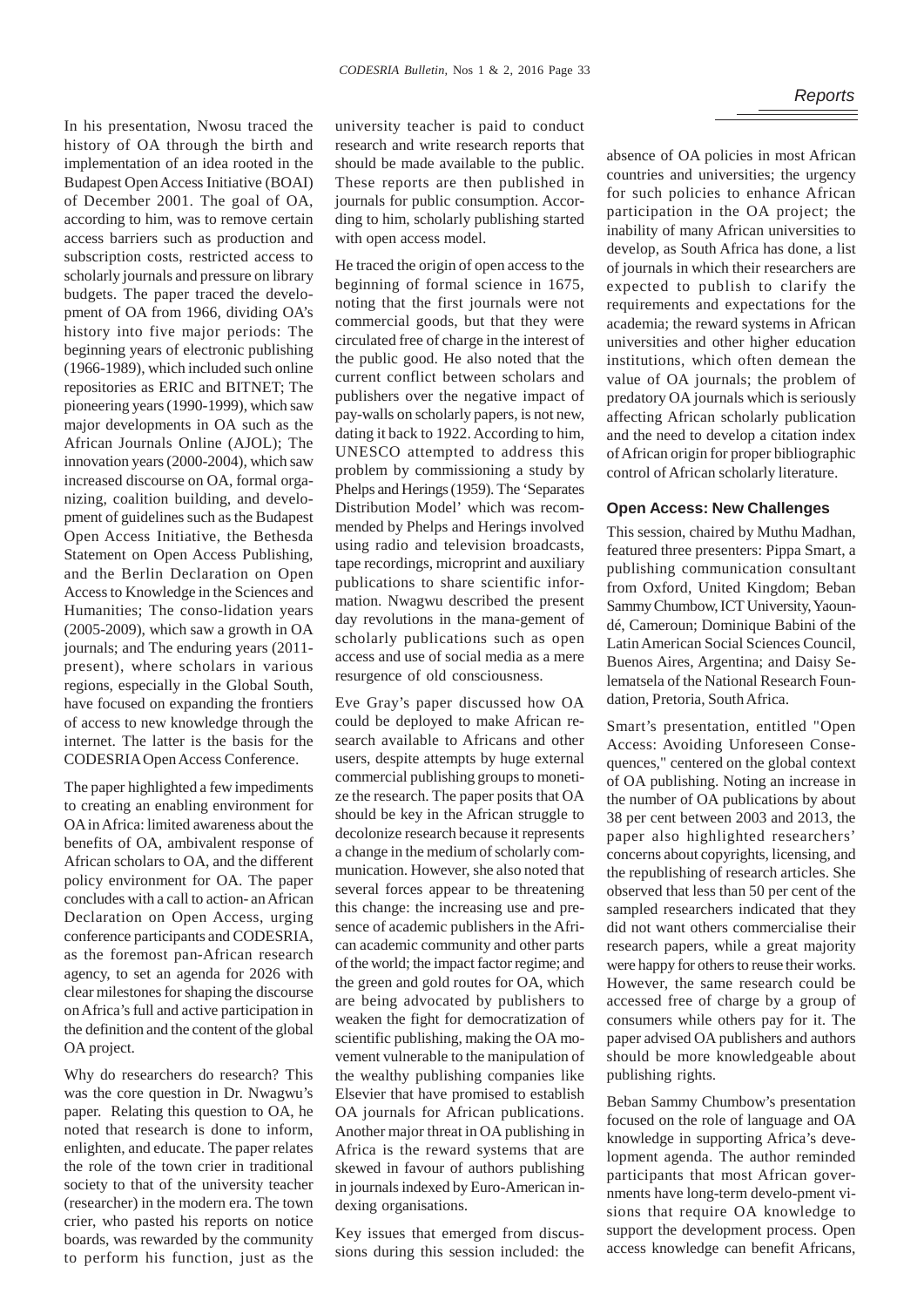he noted, but it is not accessible due to language barrier. In this respect, the paper called for a strong focus on the four pillars of the knowledge economy: knowledge production, knowledge dissemination, knowledge management, and knowledge appropriation. He concluded by proposing a model of the knowledge appropriation process relevant to the discourse on OA in Africa.

Dominique Babini's presentation entitled "Accord on Guiding Principles for Open Access to Research Data (ICSU, TWAS, IAP, ISSC)" discussed the principles of open data responsibilities of research institutions and universities. She explained that the guidelines, which were developed by an ICSU-IAP-ISSC-TWAS working group, holds that research data needs to be open. The author equally advised that it is necessary to upload research data in institutional repositories for them to be valued and reutilized. She identified the challenges of culture and the technical and content issues.

In her presentation entitled "The Spectrum of Possible Open Access Opportunities in Africa: Funding and Sustainability," Daisy Selematsela sought to explain South Africa's National Research Foundation (NRF) OA statement for the country. The statement requires that research data be deposited in a trusted repository with the caution that what is published also reflects the integrity of the author. The statement explains that within the context of the NRF, raw data, such as what is jotted down during field studies, is an important part of the repository content. Based on Selematsela's presentation, the state and practice of repository in the continent is weak. She indicated that some frequently asked questions on OA adoption include the kinds of research to cover, how to disseminate the information and the available funding, and whether there will be embargoes limiting when the research will be made available to the public, among others. In addition, OA challenges highlighted in her presentation include its alignment with national priorities, its alignment with key and emerging research strengths, its links with international activities, and the challenge of predatory journals, among others. She concluded by emphasizing the role that senior researchers could play as mentors in supporting junior researchers not to fall prey to predatory journals.

From these presentations, a number of key conclusions emerged: OA policies should be developed to serve as guidelines to scholarly communication and the benefits of OA far outweigh the potential problems of emerging predatory journals in the OA environment.

## **Open Data and Data Sharing**

This session featured four presentations: "Current data sharing practices amongst communities of scientists in resource constrained environments" by Brian Rappert of the University of Exeter, United Kingdom; "Open research data: implications for scholarly publishing in sub-Saharan Africa" by Omwoyo Bosire Onyancha of the University of South Africa; "Africa in the open access environment: advancing research productivity to global visibility" by Ifeanyi J. Ezema and Omwoyo Bosire Onyancha of the University of South Africa and the University of Nigeria, respectively; and "Knowledge, indexation, and research productivity in India: experience of Indian Citation Index" by Prakash K of the Indian Citation Index, New Delhi, India.

Rappert's presentation focused on what gets in the way of open data and what to do about it in resource-constrained environments. For researchers, constraints include the absence of skills training on OA use, funding challenges, transport problems, low internet bandwidth, and confusing OA with predatory publishing. Other constraints include personal, communal, organisational, economic, epistemic, and infrastructural factors, which affect data engagement conversion factors and the dissociation between open data theory and open data practices.

Onyancha's paper sought to find out how much of African research data is available globally. The paper noted that OA is not only for research articles, but also for patents, datasets, and software. The Data Citation Index was used to get Sub-Saharan Africa's globally available data. Sub-Saharan Africa had 846 out of the 3 million submissions, and South Africa ranked highest in terms of open research data sharing. The author recommends the sharing of open research data because it leads to improved research impact, increased institutional visibility, and increased research collaboration. It also ensures the sharing of research findings, an improved level of scholarship, and improved development. The author called

for the development of a citation index for Sub-Saharan Africa.

Ezema and Onyancha's paper discussed the benefits of OA for developing countries: cost reduction for library subscriptions, increased visibility, and enhanced global rankings. The Directory of Open Access Journals (DOAJ), Directory of Open Access Repositories (OpenDOAR), and Registry of Open Access Repositories (ROAR) guided their study. They found that South Africa is the leader in Africa in term of using ROAR and DOAR, 90 per cent of the content on repositories are research articles, followed by theses and dissertations. DSpace is the most used software (73%), followed by EPrints (9%) while English, French, and Arabic are the most used languages (in that order) and local languages are the least used. The authors noted the need to improve ICT infrastructure for the African OA environment to improve and democratise access to information in Africa.

Chand's paper on indexation discussed the Indian Citation Index and its role in promoting open access. According to him, the Indian Citation Index (ICI) has 900+ journals, covering 50 broad subject categories. About 290+ titles are on OA: 152+ titles are in the health sciences, 41 are in pharmacology and pharmaceutical science, and 34 are in biological sciences. There are also 174 countries, 44 of which are African, whose research outputs appear in ICI indexed journals.

## **Case Studies/Roles of Institutions about Open Access in Africa**

This session featured case studies and the role of institutions in advancing OA, with presentations from Omer Hassan Abdelrahman, University of Khartoum, Sudan; Wanyenda Chilimo, Technical University of Mombasa, Kenya; Adalbertus Kamanzi, Virtual University of Uganda, Kampala; Jos Damen, African Studies Centre, Leiden, Netherlands; and Romeo S. Madouka, *Centre déstudes at de researcher sur les analysis et Politiques economiques,* Brazzaville, Congo.

Abdelrahman's presentation was a case study of the University of Khartoum's institutional repository system. The paper traced the development of the repository in the university and explored the attitudes of graduate students. The paper addressed issues such as current status of institutional repository, copyright, and management. It also makes the conclusion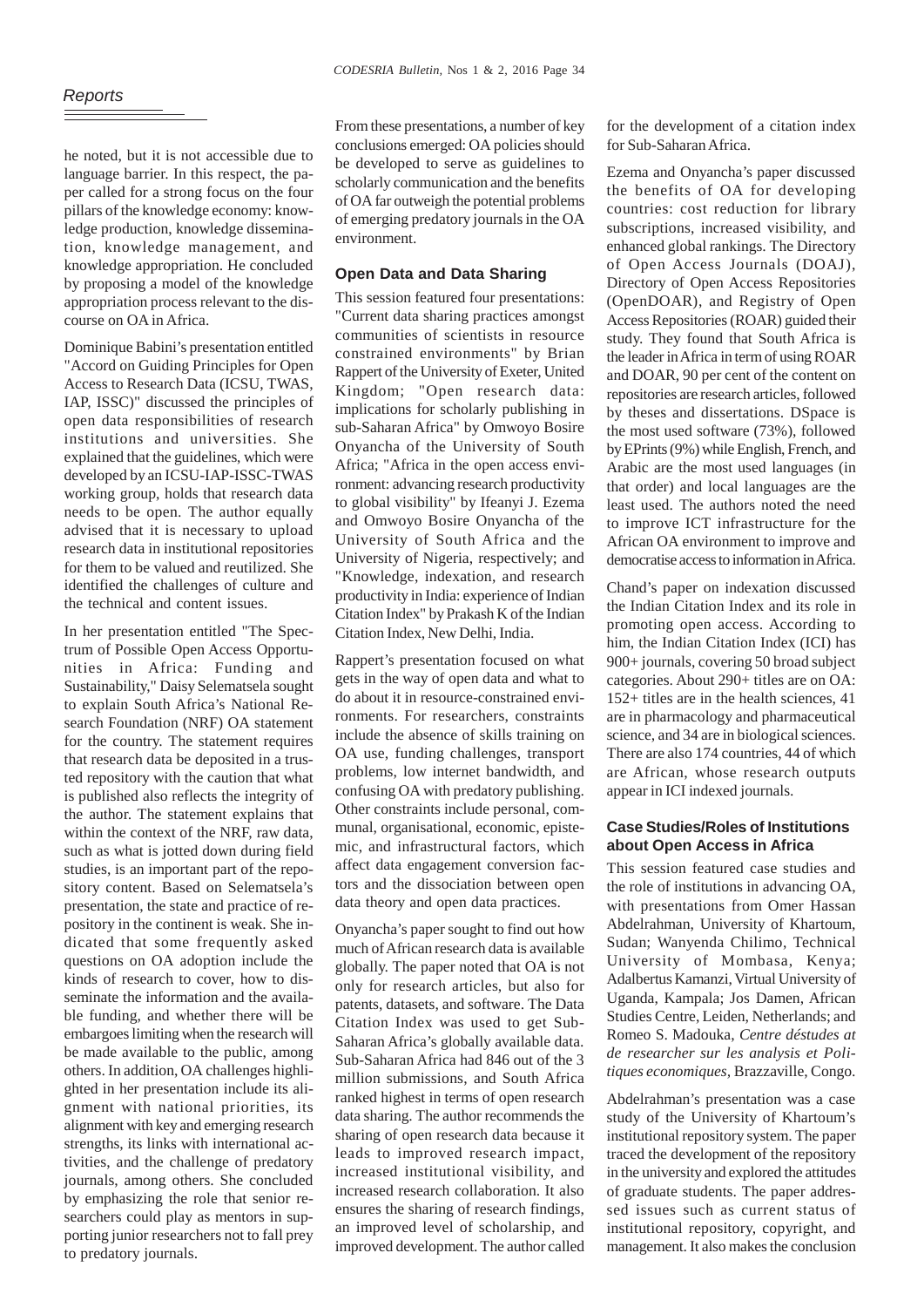that electronic thesis and dissertations are the most frequently used in such repositories at Khartoum.

Chilimo's presentation focused on institutional repositories (IR) in Kenya, which she sees as the second largest contributor to repositories in Africa. The study was based on five of Kenya's universities: Strathmore University, Jomo Kenyatha University, University of Nairobi, Kenyatta University of Science and Technology, and Pwani University. The conclusion from the paper was that academics from most universities are not much aware of OA publishing and institutional repositories. The paper recommends the need for OA and IR awareness given the value of OA in knowledge development.

Kamanzi and Damen discussed the role of African institutions in promoting OA, focusing on the challenges and opportunities. The presentation described the benefits of OA to Africa. They recommended that African governments and institutions promote OA to enhance its benefits to the continent's developmental agenda. Modouka's paper was a comparative analysis of the use of ICTs in Asia and Africa. It observed the divergent experiences in the use of ICTs in Africa and Asia, and it argued that there was the need to seriously inculcate the inclusion of African local languages in the use of ICTs.

Overall, all the presentations were punctuated with lively, rigorous and constructive debates surrounding the various topical issues on OA and the case studies that were presented.

## **Awareness about Open Access in Africa**

Four papers were presented in this final session of the conference. Elie Walter Mbeck, *Université de Yaoundé 1*, Yaoundé, Cameroun, gave a presentation which re-confirmed the impressions at the conference about the limited awareness of OA across most universities in Africa. His paper was based on a survey of four universities in Cameroun. These universities produced 1200 articles, and a total of 250 respondents were sampled. Findings indicate that only 40 per cent of the respondents know about OA and 37 per cent have published in OA journals, while 63 per cent published in subscription-based print journals. Only 20 per cent of post-graduate students have heard of OA. The study also found that

resear-chers use OA websites without actually knowing that they are open access services. Inciden-tally, the biggest universities in Cameroun are not aware of OA, while the university libraries have very weak infrastructures for the development of OA repositories. The paper recommends awareness raising, adequate funding of research and development of the ICT infrastructure in the country's universities.

Chiparuasha and Chikwanda's paper from Bindura University of Science Education in Zimbabwe highlighted the development and benefits of OA in their country, focusing on the experience of their university's institutional repository. This public university established its repository in 2008, with the IR policy approved in October 2014. The repository currently has over 800 records. Using survey design and analysis of the website, the presenters found that the IR contents include post print, ETDs, conference papers, books, and book chapters, among other items. University librarians acquire the skills of management of the repository from in-house training, workshops, library school, personal training, and ICT support staff. Users of the repository include academic and administrative staff as well as students. Promotion of the use of the repository was through word of mouth, information literacy, web pages, social media, posters, and meetings. The study identified the following challenges facing the reposi-tory: poor infrastructure, resistance from researchers, intellectual property rights, and underutilization of uploaded contents.

Awareness and use of OA educational resources by students in Cameroun universities were the focus of a paper by Jude N. Kimengsi, Emmanuel E. E. Oben, Jeff M. Molombe, and Fiona M. Mojoko, all from the University of Buea, Cameroun. The study targeted final year, postgraduate students and library staff of the University of Buea and Catholic University of Cameroun (CATUC). Findings indicate that very few students are aware of OA journals. The majority of the few that know about them got the information from library staff or lecturers. Sixty-six per cent of post-graduate students and 20 per cent of undergraduate students got the information through the Internet. The university has an E-Library, but the majority of the students do not know about it. The paper then suggested a number of strategies

for creating awareness, including implementing an OA week and training librarians on OA knowledge and skills.

Munamato Chemhuru from Great Zimbabwe University discussed OA and the African indigenous knowledge system (IKS). The system argues that OA is a good platform for wider dissemination of African indigenous knowledge, which hitherto has been suppressed. IKS has been an oral issue for a very long time, and many of them have been lost because they were never recorded. There is, however, a debate as to whether to open up IKS to the wider global community, bearing in mind that much of the knowledge is transferred within a family cycle or clan. The paper concludes that there is a space for IKS in the OA platform since it has been transmitted freely from generation to generation. The following issues were raised during the session: The possibility of opening up IKS to the public when many are shrouded in secrecy and only transmitted within a family, the implication of wider dissemination of IKS to the global community when there is no patent for them, the challenges associated with adoption of OA in African universities, handling job loss and skills acquisition among librarians in the era of OA and open access and the issue of endangered languages.

## **The South-South Panel – Scholarly Community Open Access Publishing in Africa**

#### Objectives of the Panel

The South-South Panel was convened by CODESRIA, UNESCO and CLACSO, and chaired by the UNESCO's representative, Bhanu Neupane. The panel comprised of seven other members: Williams Nwagwu (Africa), Muthu Madhan (Asia), Mandy Taha (Arab countries), and Dominique Babini (Latin America) each of whom discussed OA with respect to their regions. Three other experts (Eve Gray, Susan Murray, and Susan Veldsman) discussed general South-South OA matters.

What emerged from the presentations from the four panel members was a potpourri of similarities and variations in regional OA matters and implementation. Nwagwu traced the history and challenges of academic publishing in Africa, and he observed that the industry never prospered. He cited a number of challen-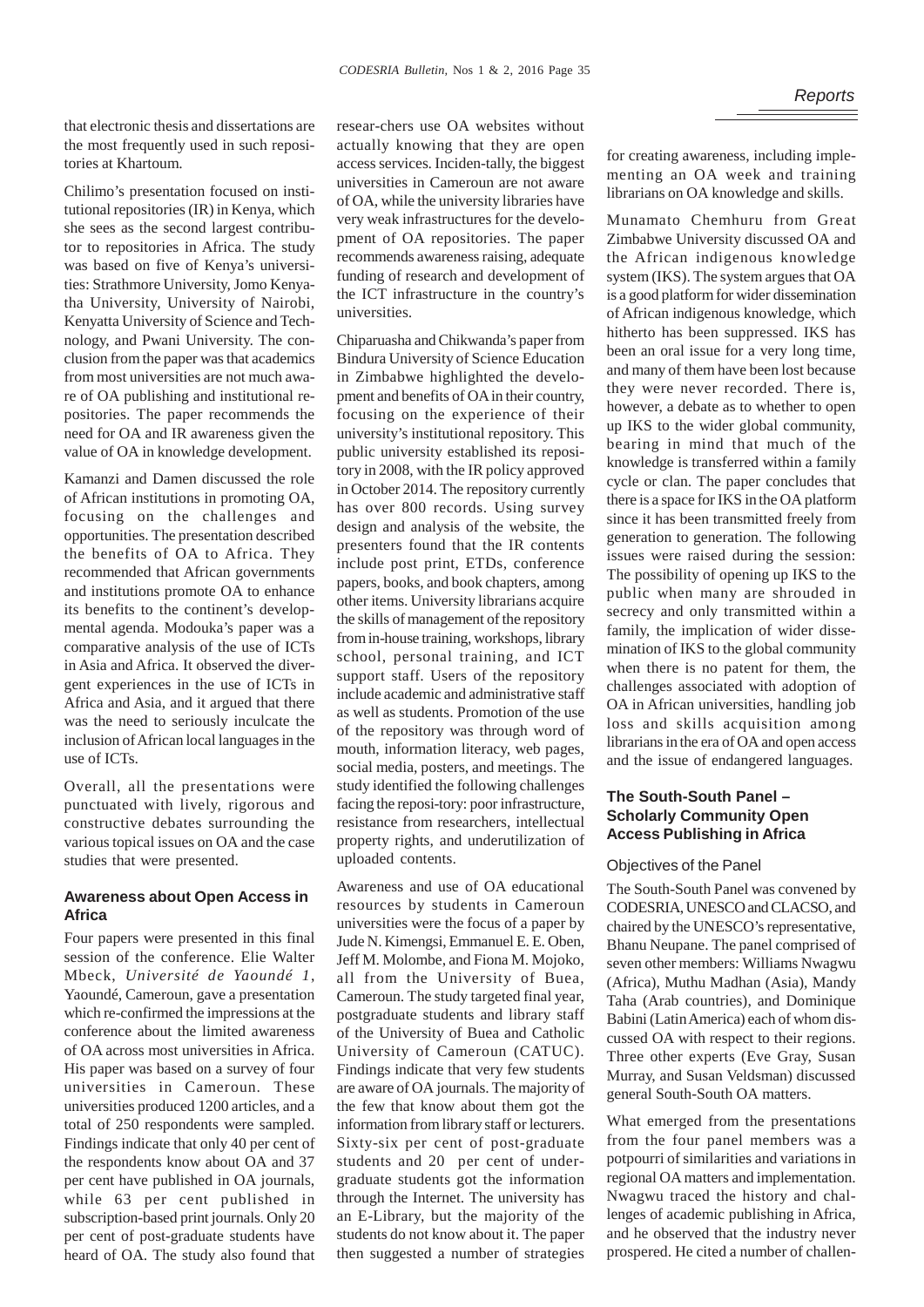ges to OA in Africa: the absence of the infrastructure (e.g. power supply) and capacity to support publishing, along with its cost-intensive nature; changing policy terrains such as the collapse of the publishing business in Nigeria following the indigenization decree in 1979; the controversies of the 3-P journals (probable, potential or predatory journals); the generational divide about the value of OA; absence of OA scholarship; the absence of OA policies, statements, mandates, and initiatives (except in South Africa) at the national and institutional levels; the problem of article publishing charges (APC) and the fragmented nature of science policies in Africa, among others. He called for intra- and inter-country collaboration, saying it is critical for expanding the OA footprint in Africa.

Discussing OA in the Arab world, Mandy Taha noted that with 22 countries and 381 million people in the region, the research infrastructure is weak due to poor funding for research. There are variations in spending among the 22 countries, with Qatar spending the most and Algeria the least. In terms of the OA environment, no national policies or initiatives exist. Only Algeria has institu-tional mandates. Overall, the key challen-ge to OA in the Arab world is the absence of general awareness about its benefits.

Muthu Madhan discussed OA in Asia, focusing on China and India. OA emerged in India in 2000, and it has been growing slowly. Madhan notes that for OA to remain valuable, it has to be both affordable and mindful of the region's context. He cited the current research evaluation system as a problem, noting that the impact factor was invented for a different purpose, but that it is now used to evaluate and recruit professors. He also cited the high cost of APCs as a major inhibitor to OA publishing and wondered why Indian scholars should be subjected to such fees to sustain multinational publishers in the global North.

He noted that three funding agencies in India have established policies for publication in repositories, and that China is creating similar conditions through the Chinese Academy of Sciences. He noted that repositories are highly negligible in terms of cost; they are maintained and hosted in the cloud, and there are human resources capacity exists. Overall, Asia is expanding OA through efforts on

institutional repositories. Asian countries that have made strides in this regard include Cambodia, Laos, Nepal, Mongolia, Myanmar/Burma, and Thailand.

Latin America has made huge strides in OA. Discussing the region's progress, Dominique Babini noted that OA is not outsourced to commercial publishers but it is rather funded mainly through the government, and published research is open. There is not a tradition of APC for scholarly journals. Repositories are new and focus mainly on theses and journal articles. Regional agreements on repositories exist among nine countries, and they currently contain more than one million digital objects; there is also \$1,000,000 initiative funded through the Inter-American Development Bank. Babini noted that there is a strong tradition of cooperation in Latin America for OA because scientific information is not seen as a commercial venture.

The panel included a guided conversation on general OA matters in the South-South. In her remarks entitled "The trap of multinational publishers' megajournal project," Gray drew participants' attention to current social media misinformation about OA, and she lamented that the OA movement appears to be losing its values. She cited the new mega-journal project by Elsevier, which makes no mention of Africa in its documents, while claiming that it is intended to address African research. She warned that Elsevier, as a commercial publisher, and its megajournal project, which challenges the current publishing consciousness, coupled with its research evaluation system, should be rejected. She described the mega-journal project as a business designed to colonize science in Africa, exploiting the absence of infrastructure and capacity in the universities, absence of marketing and low production expertise, lack of digital integration and high cost of collaboration

Susan Murray's presentation entitled "OA and Deceitful/Dodgy Publishing," discusses what to do in the Global South about doubtful publishing. She provides a framework through which the academic community might view dodgy publishing platforms: taking public funds from authors and sharing funds with shareholders in the name of profits; creating a reward system for promotion and tenure that does not advance scholarship and predatory journals masquerading as credible journals, and more. Murray provides some suggestions as follows: rethinking the use of impact factors as an evaluation system; carefully examining the list of predatory journals beyond what Beall provides; learning from the approach used by Latin America; and drawing lessons from the work done by the African Journal Online's (AJOL) publishing standards framework, and its policy on blacklisted journals.

Susan Veldsman's presentation on "Whodunit: Must we publish abroad?" examined OA from the South African experience and discussed what the country has done to improve quality and encourage research productivity within the higher education community. In South Africa, the Department of Higher Education and Training (DHET) accredits scholarly journals; 297 South African titles are currently accredited, in addition to those listed in the Web of Science, among others selected databases. Some 48 per cent of these titles are OA (146 titles), while 40 per cent (59 of the 146 titles) of those are listed on the Directory of Open Access Journals (DOAJ) and 22 per cent are indexed by Web of Science. About 16 per cent of South African journal titles are published abroad by Taylor and Francis, a small percentage by Elsevier, and 15 per cent by NISC in partnership with Taylor and Francis. UNISA Press also partners with Taylor and Francis.

She informed about the new policy on research productivity in South Africa which redefined a South African journal as one in which the editor is South African. Prior to the development and implementation of the publishing guidelines in South Africa, scholars cited three major reasons for publishing in journals abroad: recognition, promotion and ratings. Since the development of the publishing guidelines, there has been a steep rise in publications, with incentives from the government driving the research agenda and research output.

The oucome of the panel's deliberation could be summarized as follows:

OA and Science Communication in the Global South: Major Problems

- 1. Lack of recognition of the role and significance of scholarly communication in development discourse
- 2. Increasing commercialization of scholarly knowledge / Increasing cost of publishing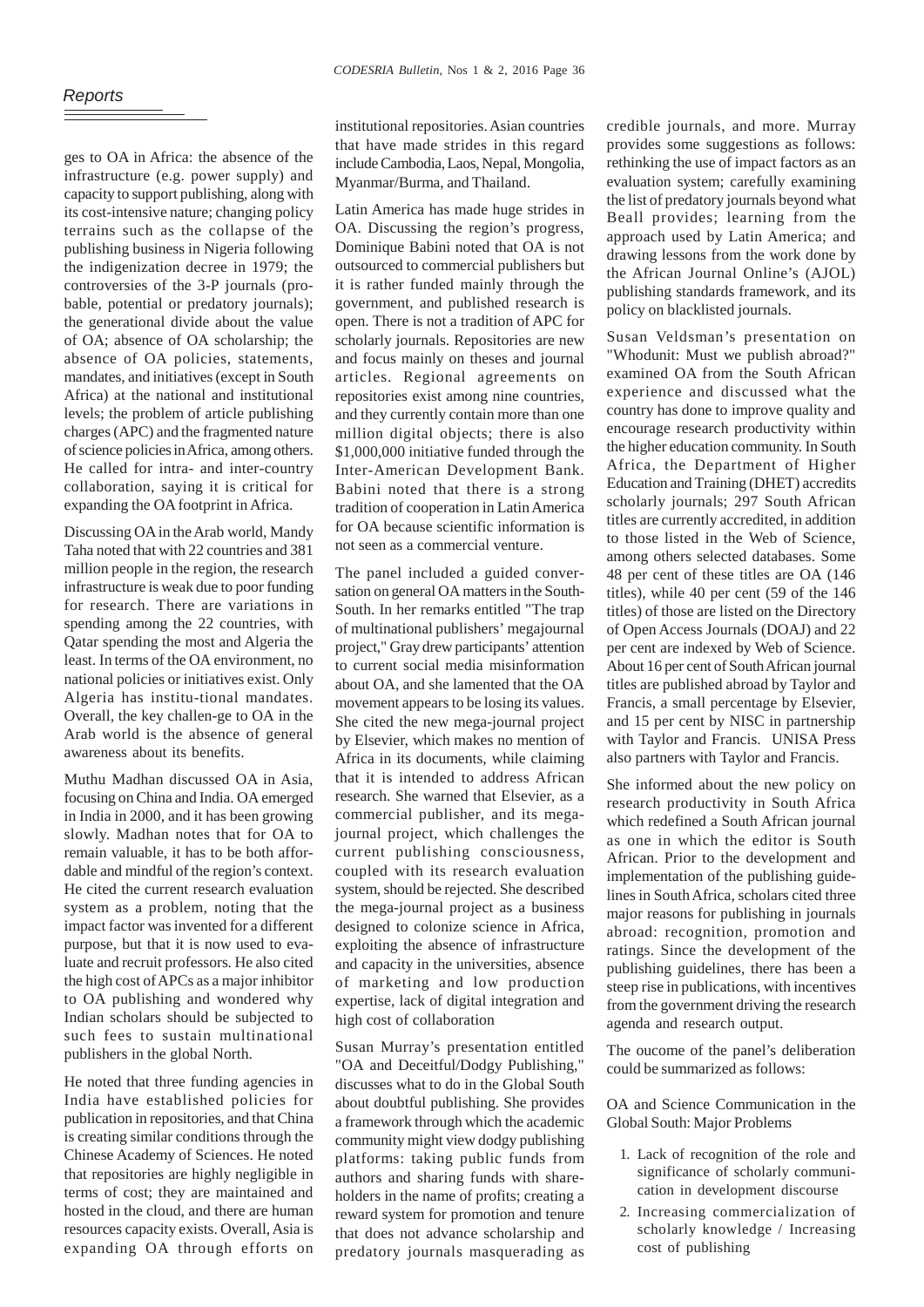- 3. Low level of consciousness/understanding about OA a befitting scholarly communication as strategy
- 4. Poor funding/incentives for research and research publishing
- 5. Poor human, material and finance infrastructure
- 6. Weak/absence and overwhelming influence of foreign science policies
- 7. South North knowledge/capital flight due to "gold-rush" in the north/ The persisting impact factor pressure
- 8. South South disconnect due to cultural differences

## **Enhancing OA Publishing in the South**

- 1. What is open access movement and what should it mean in the development agenda of the Global South? How do we build and sustain capacity in open access in the universities, research institutions and government?
- 2. How do we generate the support and participation of governments and their agencies as well as policymakers? What mechanisms should be adopted in institutionalizing open access in the region? What are the roles of policymakers, researchers, students and other publics and institutions in enhancing the role of open access in the South in this regard?
- 3. Can the Global South successfully cope with the current APC regime often at the market prices of the North, and which often outstrips the salaries of researchers in the South?
- 4. How will the Global South strengthen the quality of publications and publication channels in the South to meet world class standards? What mechanisms should be put in place to demystify the mantra of publishing abroad for foreign visibility instead of publishing at home for local utility?

## **Emergence of New Enclosures and dealing with them**

- 1. The Article Processing Charges (APC), a fee supposedly payable by the institution of the author or a funding agency to defray the cost of publication production is posing a constraint to open access development in the South.
- 2. APC in the North is paid by governments on behalf of their scholars through their institutions, but many governments in the South cannot

afford or will not be willing to fund APC.

- 3. APC is causing a disruption in the birthing of open access movement in the South - the global pressure in academe to publish or perish has spawned exponential sprout of fake e-journals that copy the APC model.
- 4. The evidence that African scholars are paying APC through their salaries or borrowing, has prompted the multinational publishers to repackage and rebrand the APC model to destroy the benefits of open access in Africa, for example, through the African Megajournal project.
- 5. Scholars in the South must uphold knowledge production and dissemination managed by the scholarly community, taking advantage of OA publishing platforms that provide unique opportunities for publishing research findings.
- 6. Universities and research institutions should build open access initiatives, such as journals, megajournals and repositories using routes that discourage APC.

## **Strengthening the Scholarly Community to Lead OA Publishing in the South**

- 1. Raise awareness/consciousness/ knowledge about OA and build OA technology skills among university/ institute administrators, lecturers and students
- 2. Raise awareness/consciousness/ know-ledge about OA and build OA technology skills among education ministries, univel es to scholarly communication
- 4. Rebranding and re-orientating the universities, their presses and libraries to play the role of information packaging, production and distribution
- 5. Encourage and support universities to establish OA initiatives and prioritize publishing in OA journals and depositing in repositories
- 6. Incorporate OA and Creative Commons in the curricula of the universities

## **The State of Scholarly Publishing and Open Access in Africa**

This session featured four presenters: Stephanie Kitchen of the International African Institute, London, United Kingdom; Dayo Zogang Rosine, a

doctoral student at the Université de Ngaoundéré, Cameroon; Susan Murray, African Journals Online, South Africa; and Franck Aurélien Tchokougueu, a demographer from Cameroon. Stephanie Kitchen's paper provides an overview of OA developments in African Studies and anthropology journals. It discusses the progress of ten, mainly British, Africanist journals in extending access using some of the criteria set out in John Willinsky's *Access Principle.* The paper suggests that the development and aggregation of institutional repositories may offer a faster route to green OA for journal articles in Africa and the UK, as well as making other publication types, including research theses, available online.

Dayo Zogang Rosine's presentation assessed the efficacy of digital tools in scholarly publishing. He noted that digital tools are new in Cameroon, but that they present new opportunities for knowledge production and dissemination geared towards social development. He cited the example of the consortium of libraries and research, a collaboration involving the use of electronic communication, to disseminate information in Cameroon. He called for the creation of national groups to help disseminate information about OA and for improved Internet connectivity in the country.

Susan Murray's paper was based on a survey done by AJOL in 2014. The survey received 330 responses from 32 African countries. Some of the findings of the study indicate that most journals in Africa:

- are standalone journals managed by academics during their spare times
- maintain a print version alongside the online version – this makes journal publishing expensive
- re characterized by resource and financial scarcity
- constrained operate in a context where authors are encouraged to publish oversees
- face a general confusion between a journal being online and a journal being OA
- lack government support and involvement

Franck Aurelien Tchokouagueu's paper discussed factors related to the quality of works published in OA in Francophone Africa. These factors include: the low level